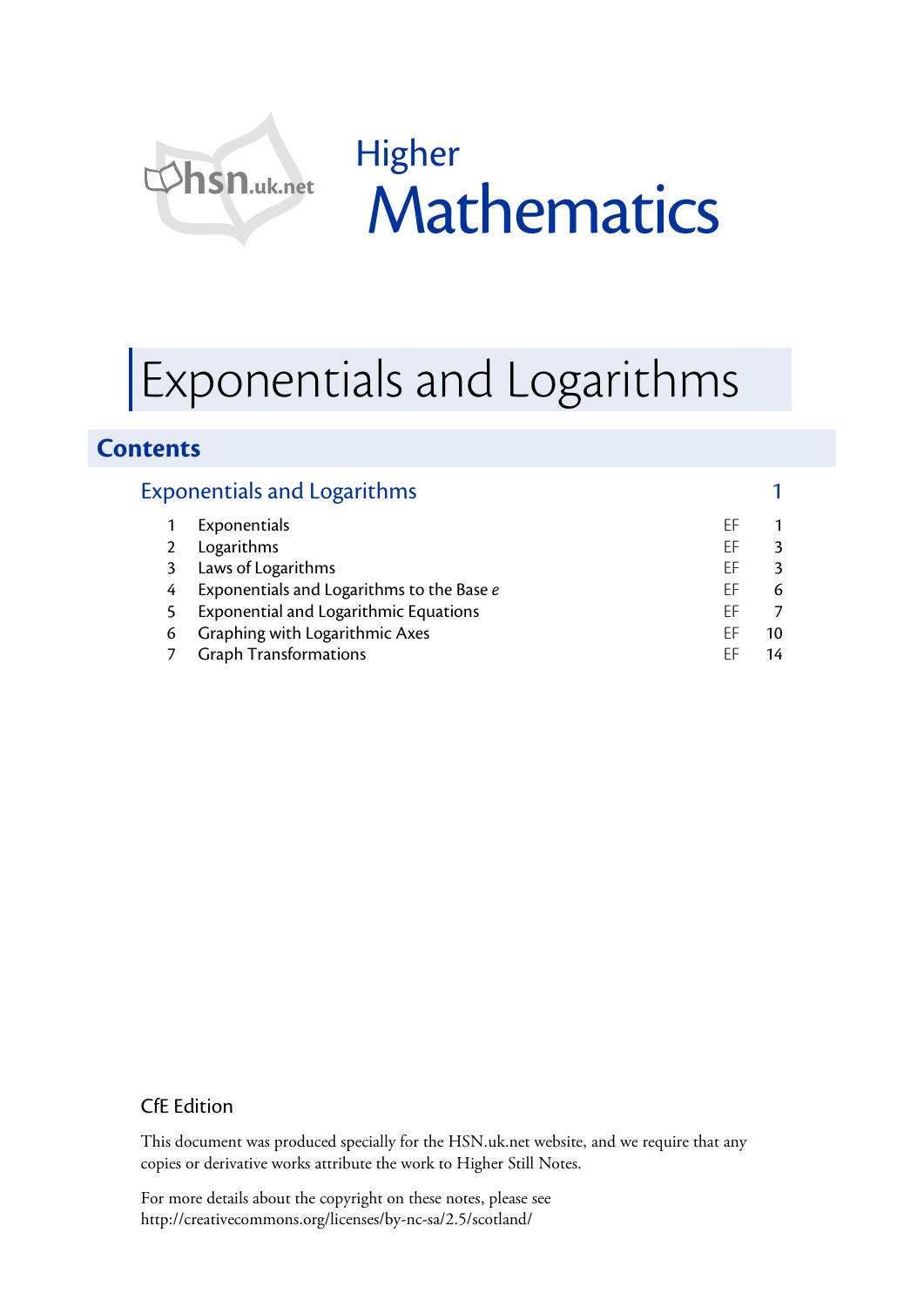# Exponentials and Logarithms

# **1 Exponentials** EF

We have already met exponential functions in the notes on Functions and Graphs..

A function of the form  $f(x) = a^x$ , where  $a > 0$  is a constant, is known as an **exponential function** to the base *a*.

If  $a > 1$  then the graph looks like this:



This is sometimes called a **growth** function.

If  $0 < a < 1$  then the graph looks like this:



This is sometimes called a **decay** function.

Remember that the graph of an exponential function  $f(x) = a^x$  always passes through  $(0,1)$  and  $(1,a)$  since:

$$
f(0) = a^0 = 1,
$$
  $f(1) = a^1 = a.$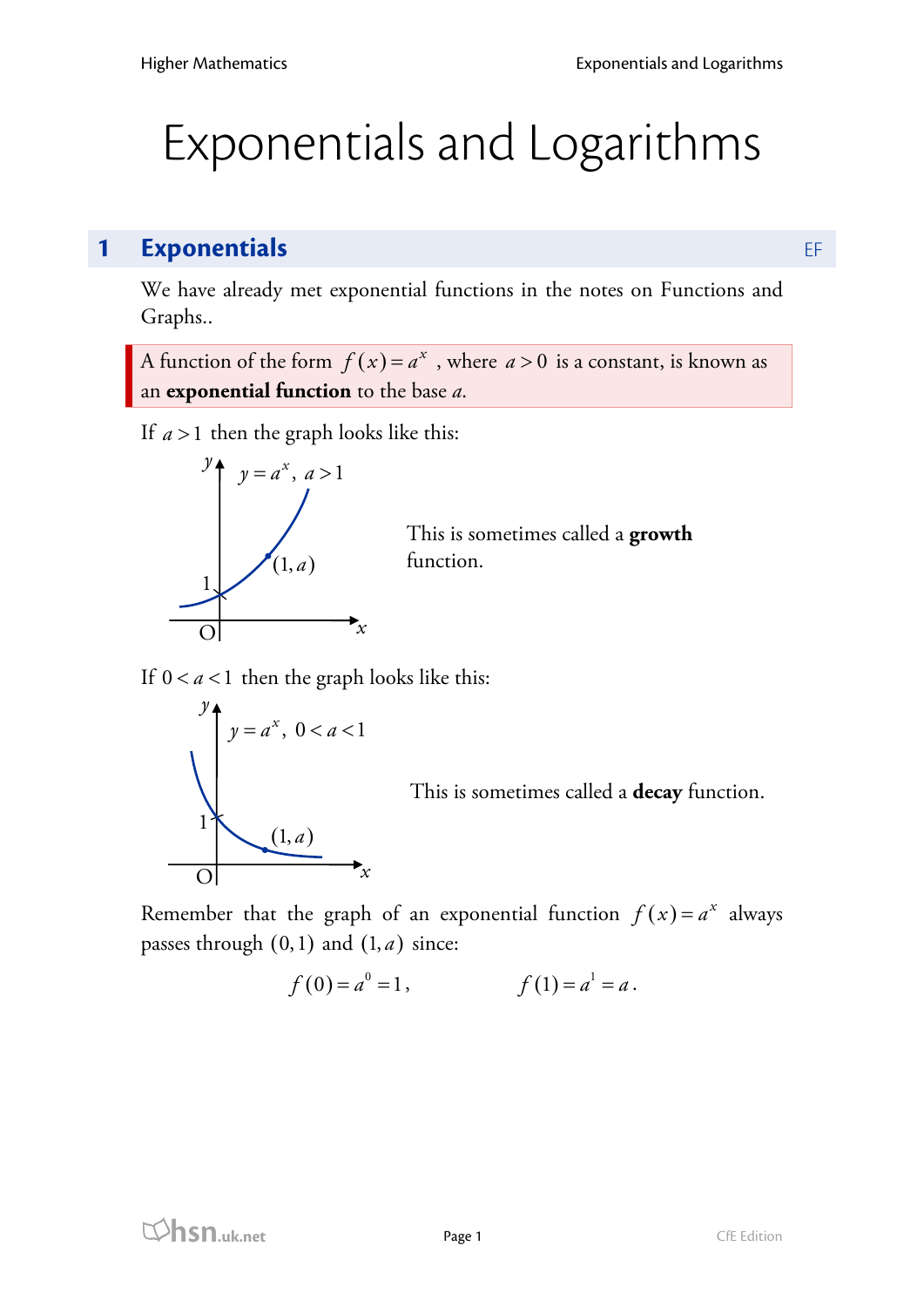#### **EXAMPLES**

1. The otter population on an island increases by 16% per year. How many full years will it take the population to double?

Let  $u_0$  be the initial population.

$$
u_1 = 1.16u_0 \quad (116\% \text{ as a decimal})
$$
  
\n
$$
u_2 = 1.16u_1 = 1.16(1.16u_0) = 1.16^2u_0
$$
  
\n
$$
u_3 = 1.16u_2 = 1.16(1.16^2u_0) = 1.16^3u_0
$$
  
\n
$$
\vdots
$$
  
\n
$$
u_n = 1.16^nu_0.
$$

For the population to double after *n* years, we require  $u_n \geq 2u_0$ .

We want to know the smallest *n* which gives 1.16<sup>*n*</sup> a value of 2 or more, since this will make  $u_n$  at least twice as big as  $u_0$ .

Try values of *n* until this is satisfied.

| If $n = 2$ , $1.16^2 = 1.35 < 2$ | On a calculator: | $\ 1\  \cdot \ 1\ $ 6 $\  =$ |  |
|----------------------------------|------------------|------------------------------|--|
| If $n = 3$ , $1.16^3 = 1.56 < 2$ |                  | 1    .    1    6   ANS   =   |  |
| If $n = 4$ , $1.16^4 = 1.81 < 2$ |                  |                              |  |
| If $n = 5$ , $1.16^5 = 2.10 > 2$ |                  |                              |  |

Therefore after 5 years the population will double.

2. The efficiency of a machine decreases by 5% each year. When the efficiency drops below 75%, the machine needs to be serviced.

After how many years will the machine need to be serviced?

Let  $u_0$  be the initial efficiency.

$$
u_1 = 0.95u_0 \quad (95\% \text{ as a decimal})
$$
  
\n
$$
u_2 = 0.95u_1 = 0.95(0.95u_0) = 0.95^2u_0
$$
  
\n
$$
u_3 = 0.95u_2 = 0.95(0.95^2u_0) = 0.95^3u_0
$$
  
\n
$$
\vdots
$$
  
\n
$$
u_n = 0.95^n u_0.
$$

When the efficiency drops below  $0.75u_0$  (75% of the initial value) the machine must be serviced. So the machine needs serviced after *n* years if  $0.95^{n} \le 0.75$ .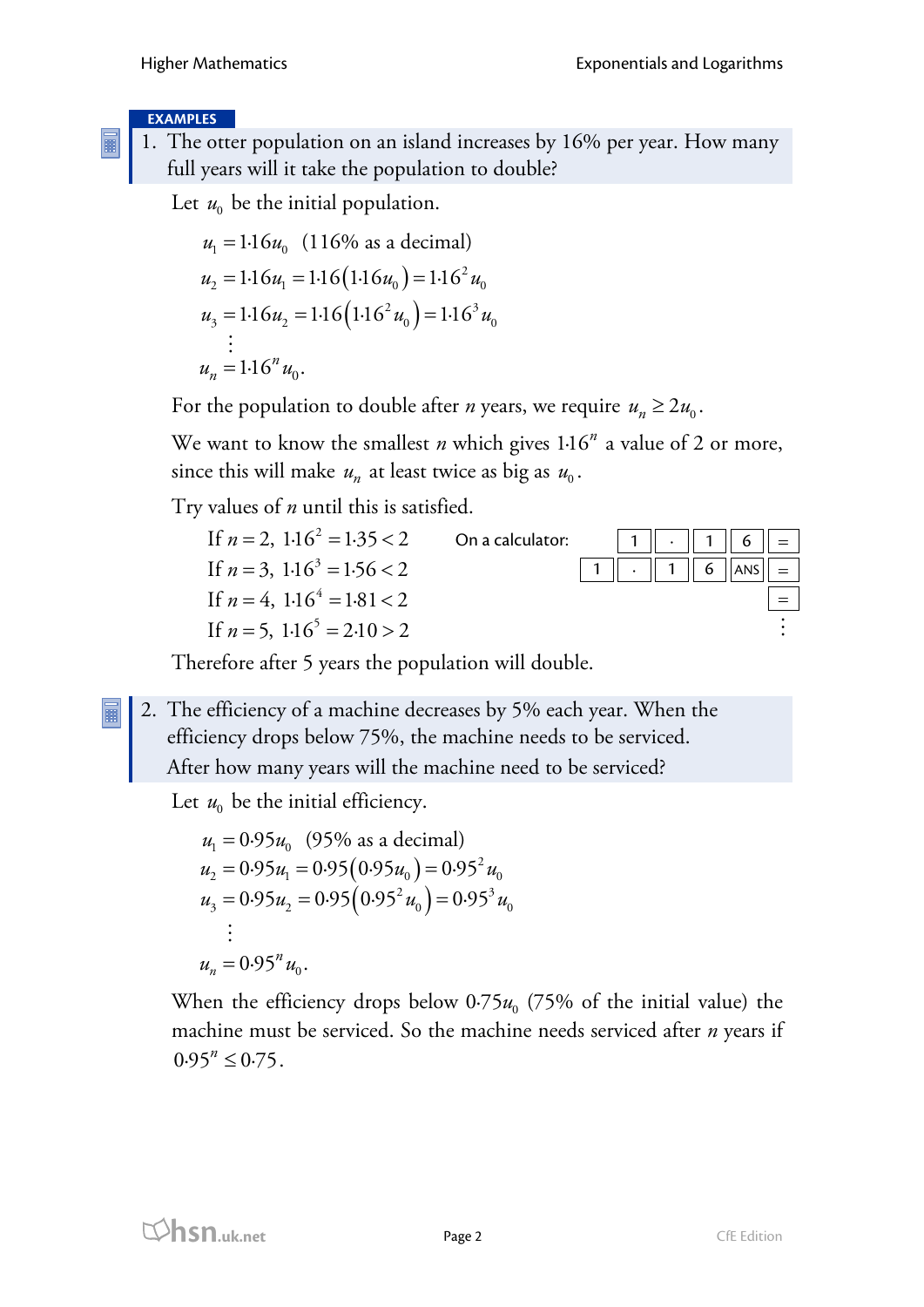Try values of *n* until this is satisfied:

If  $n = 2$ ,  $0.95^2 = 0.903 > 0.75$ If  $n = 3$ ,  $0.95^3 = 0.857 > 0.75$ If  $n = 4$ ,  $0.95^4 = 0.815 > 0.75$ If  $n = 5$ ,  $0.95^5 = 0.774 > 0.75$ If  $n = 6$ ,  $0.95^6 = 0.735 < 0.75$ 

Therefore after 6 years, the machine will have to be serviced.

# **2 Logarithms** EF

Having previously defined what a logarithm is (see the notes on Functions and Graphs) we now look in more detail at the properties of these functions.

The relationship between logarithms and exponentials is expressed as:

 $y = \log_a x \iff x = a^y$  where *a*,  $x > 0$ .

Here, *y* is the power of *a* which gives *x*.

**EXAMPLES**

1. Write  $5^3 = 125$  in logarithmic form.

 $5^3 = 125 \Leftrightarrow 3 = \log_5 125.$ 

2. Evaluate  $log<sub>4</sub> 16$ .

The power of 4 which gives 16 is 2, so  $log<sub>4</sub> 16 = 2$ .

# **3 Laws of Logarithms** EF

There are three laws of logarithms which you must know.

Rule 1

 $\log_a x + \log_a y = \log_a (xy)$  where  $a, x, y > 0$ .

If two logarithmic terms with the same base number (*a* above) are being added together, then the terms can be combined by multiplying the arguments (*x* and  $\nu$  above).

**EXAMPLE**

```
1. Simplify \log_5 2 + \log_5 4.
=\log_5(2\times4)\log_5 2 + \log_5 4= \log_5 8.
```
**hsn.uk.net** Page 3 CfE Edition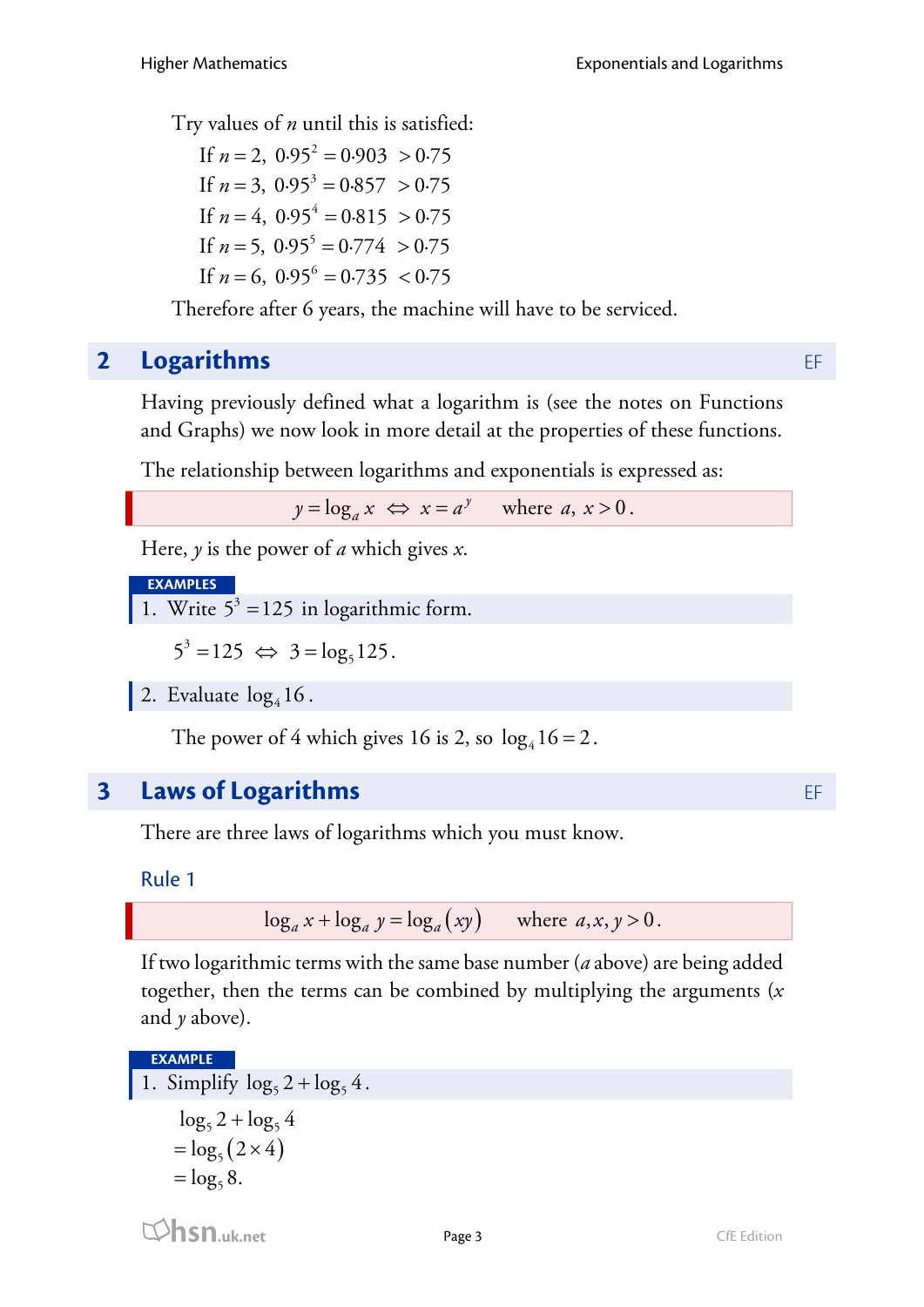Rule 2

$$
\log_a x - \log_a y = \log_a \left(\frac{x}{y}\right) \quad \text{where } a, x, y > 0.
$$

If a logarithmic term is being subtracted from another logarithmic term with the same base number (*a* above), then the terms can be combined by dividing the arguments  $(x \text{ and } y \text{ in this case}).$ 

Note that the argument which is being taken away (*y* above) appears on the bottom of the fraction when the two terms are combined.

#### **EXAMPLE**

2. Evaluate 
$$
\log_4 6 - \log_4 3
$$
.  
\n $\log_4 6 - \log_4 3$   
\n $= \log_4 (\frac{6}{3})$   
\n $= \log_4 2$   
\n $= \frac{1}{2} \text{ (since } 4^{\frac{1}{2}} = \sqrt{4} = 2\text{).}$ 

#### Rule 3

 $\log_a x^n = n \log_a x$  where  $a, x > 0$ .

The power of the argument (*n* above) can come to the front of the term as a multiplier, and vice-versa.

#### **EXAMPLE**

3. Express  $2\log_7 3$  in the form  $\log_7 a$ .  $2\log_7 3$ 2  $=\log_7 3$  $=$   $\log_7 9$ .

## Squash, Split and Fly

You may find the following names are a simpler way to remember the laws of logarithms.

- $\log_a x + \log_a y = \log_a (xy)$  the arguments are squashed together by multiplying.
- $\log_a x \log_a y = \log_a \left( \frac{x}{y} \right)$  *x* the arguments are split into a fraction.
- $\log_a x^n = n \log_a x$  the power of an argument can fly to the front of the log term and vice-versa.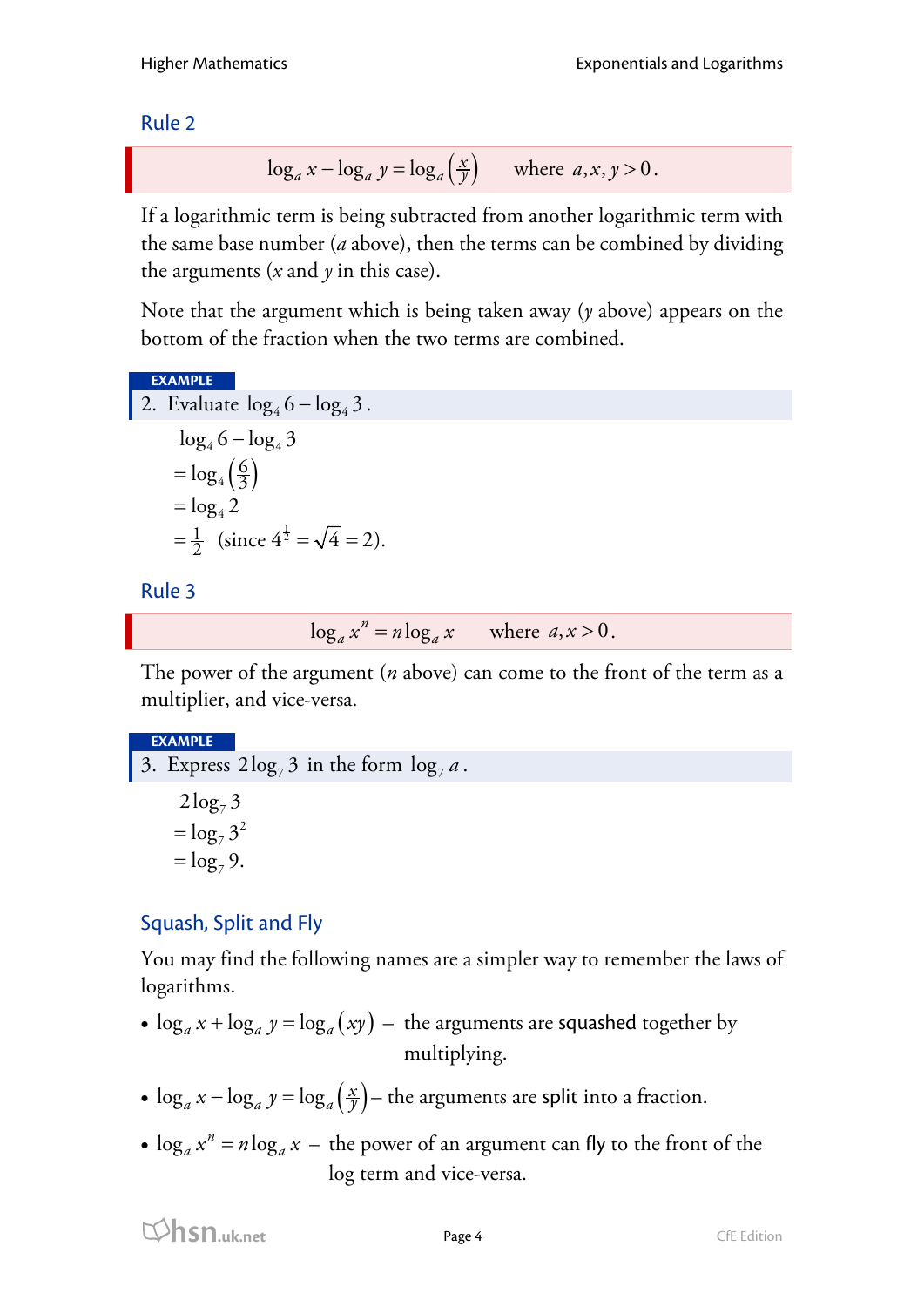## **Note**

When working with logarithms, you should remember:

 $\log_a 1 = 0$  since  $a^0 = 1$ ,  $a^0 = 1$ ,  $\log_a a = 1$  since  $a^1 = a$ . **EXAMPLE** 4. Evaluate  $\log_7 7 + \log_3 3$ .  $\log_7 7 + \log_3 3$  $= 1 + 1$  $=2$ .

## Combining several log terms

When adding and subtracting several log terms in the form  $\log_a b$ , there is a simple way to combine all the terms in one step.



- Multiply the arguments of the positive log terms in the numerator.
- Multiply the arguments of the negative log terms in the denominator.

**EXAMPLES** 5. Evaluate  $log_{12} 10 + log_{12} 6 - log_{12} 5$ .  $12^{10}$   $10^{20}$   $10^{212}$ 12 12  $\log_{12} 10 + \log_{12} 6 - \log_{12} 5$  $log_{12} \left( \frac{10 \times 6}{5} \right)$  $\log_{12} 12$  $=1$ .  $= \log_{12} \left( \frac{10 \times 6}{5} \right)$ = 6. Evaluate  $\log_6 4 + 2\log_6 3$ .  $=\log_6(4\times9)$  $\log_6 4 + 2\log_6 3$ 2  $=$   $\log_6 4 + \log_6 3$  $=$   $\log_6 4 + \log_6 9$  $=$   $\log_6 36$  $= 2$  (since  $6^2 = 36$ ). OR  $= 2(\log_6 2 + \log_6 3)$  $= 2(\log_6(2\times3))$  $\log_6 4 + 2\log_6 3$ 2  $=$   $\log_6 2^2 + 2\log_6 3$  $= 2 \log_6 2 + 2 \log_6 3$  $= 2 \log_6 6$  $= 2$  (since  $log_6 6 = 1$ ).  $log_{12}$   $\left(\frac{1}{\sqrt{2}}\right)$  $+ \log_{12} 10 + \log_{12} 6$  $-\log_{12} 5$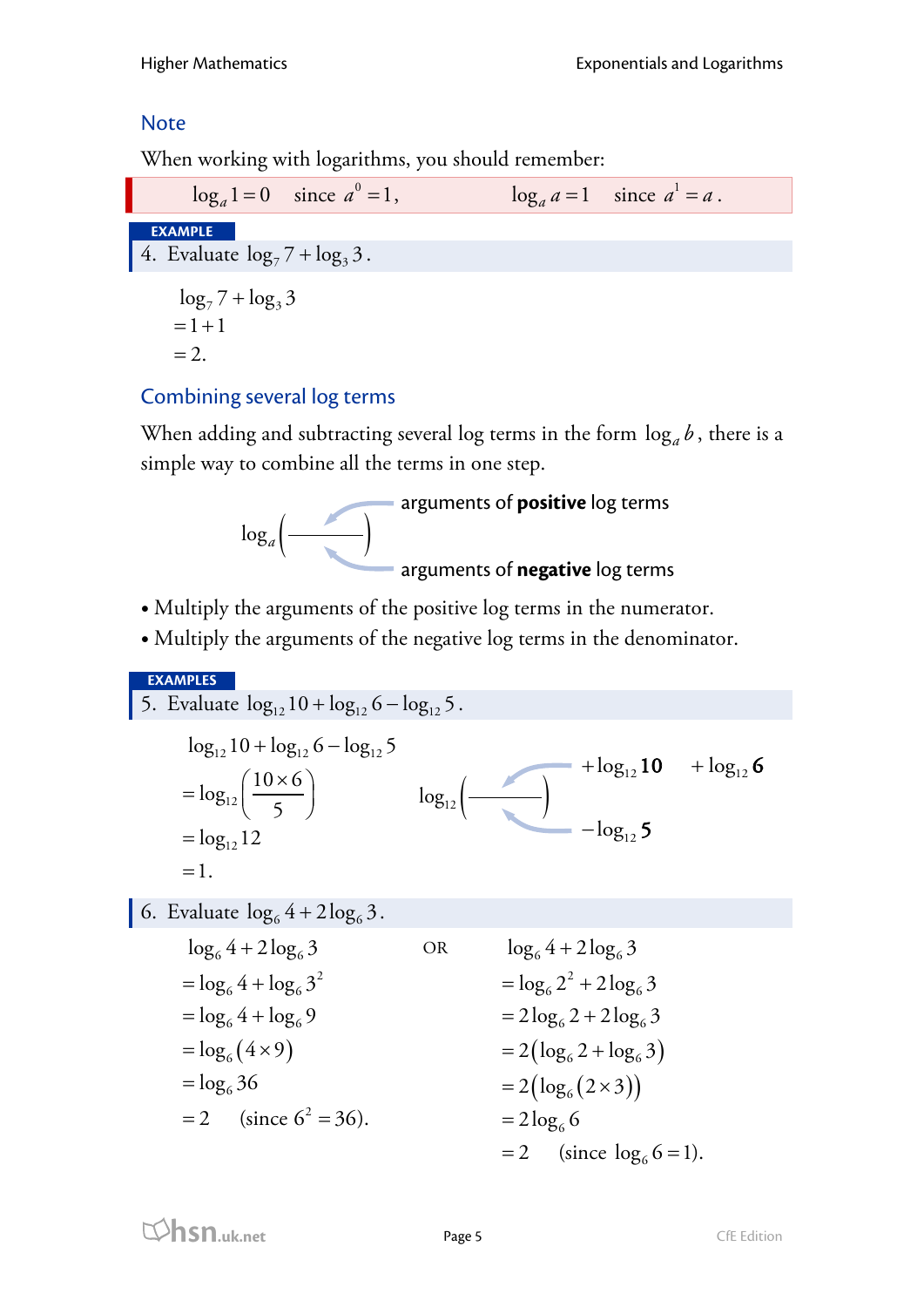## **4 Exponentials and Logarithms to the Base** *e* EF

The constant *e* is an important number in Mathematics, and occurs frequently in models of real-life situations. Its value is roughly 2⋅718281828 (to 9 d.p.), and is defined as:

$$
e = \left(1 + \frac{1}{n}\right)^n \text{ as } n \to \infty.
$$

If you try very large values of *n* on your calculator, you will get close to the value of  $e$ . Like  $\pi$ ,  $e$  is an irrational number.

Throughout this section, we will use *e* in expressions of the form:

- $\bullet$   $e^x$ , which is called an exponential to the base  $e$ ;
- log*<sup>e</sup> x* , which is called a logarithm to the base *e*. This is also known as the **natural logarithm** of *x*, and is often written as  $\ln x$  (i.e.  $\ln x \equiv \log_e x$ ).



$$
=1+\log_e 16-\log_e 27.
$$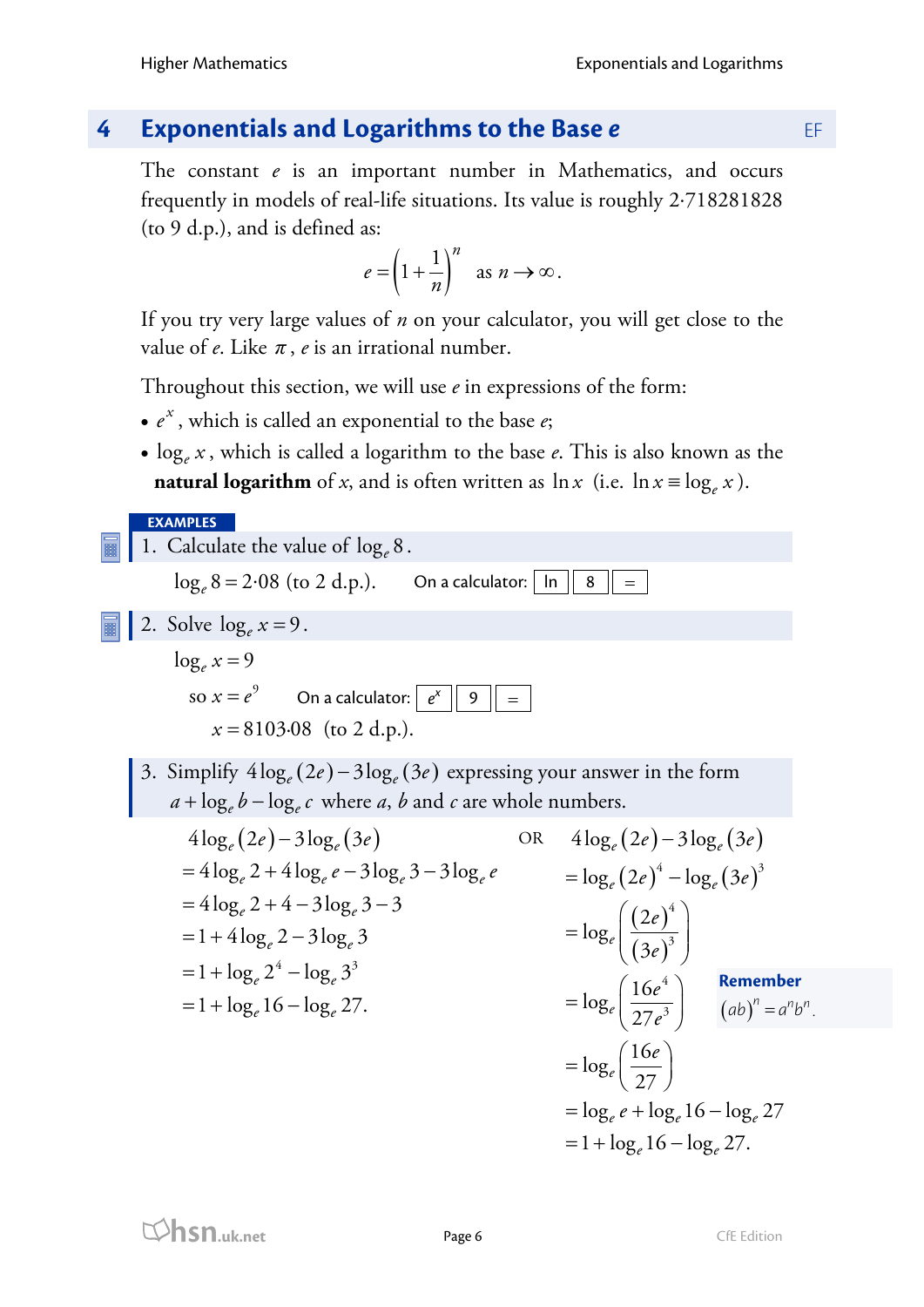# **5 Exponential and Logarithmic Equations EF**

Many mathematical models of real-life situations use exponentials and logarithms. It is important to become familiar with using the laws of logarithms to help solve equations.

#### **EXAMPLES**

1. Solve 
$$
\log_a 13 + \log_a x = \log_a 273
$$
 for  $x > 0$ .  
\n $\log_a 13 + \log_a x = \log_a 273$   
\n $\log_a 13x = \log_a 273$   
\n $13x = 273$  (since  $\log_a x = \log_a y \Leftrightarrow x = y$ )  
\n $x = 21$ .  
\n2. Solve  $\log_{11}(4x + 3) - \log_{11}(2x - 3) = 1$  for  $x > \frac{3}{2}$ .  
\n $\log_{11}(4x + 3) - \log_{11}(2x - 3) = 1$   
\n $\log_{11}(\frac{4x + 3}{2x - 3}) = 1$   
\n $\frac{4x + 3}{2x - 3} = 11^1 = 11$  (since  $\log_a x = y \Leftrightarrow x = a^y$ )  
\n $4x + 3 = 11(2x - 3)$   
\n $4x + 3 = 22x - 33$   
\n $18x = 36$   
\n $x = 2$ .  
\n3. Solve  $\log_a(2p + 1) + \log_a(3p - 10) = \log_a(11p)$  for  $p > 4$ .  
\n $\log_a(2p + 1) + \log_a(3p - 10) = \log_a(11p)$   
\n $\log_a[(2p + 1)(3p - 10)] = \log_a(11p)$   
\n $(2p + 1)(3p - 10) = 11p$   
\n $6p^2 - 28p - 10 = 0$   
\n $6p^2 - 28p - 10 = 0$   
\n $3p + 1 = 0$  or  $p - 5 = 0$   
\n $p = -\frac{1}{3}$   $p = 5$ .

Since we require  $p > 4$ ,  $p = 5$  is the solution.

**hsn.uk.net** Page 7 CfE Edition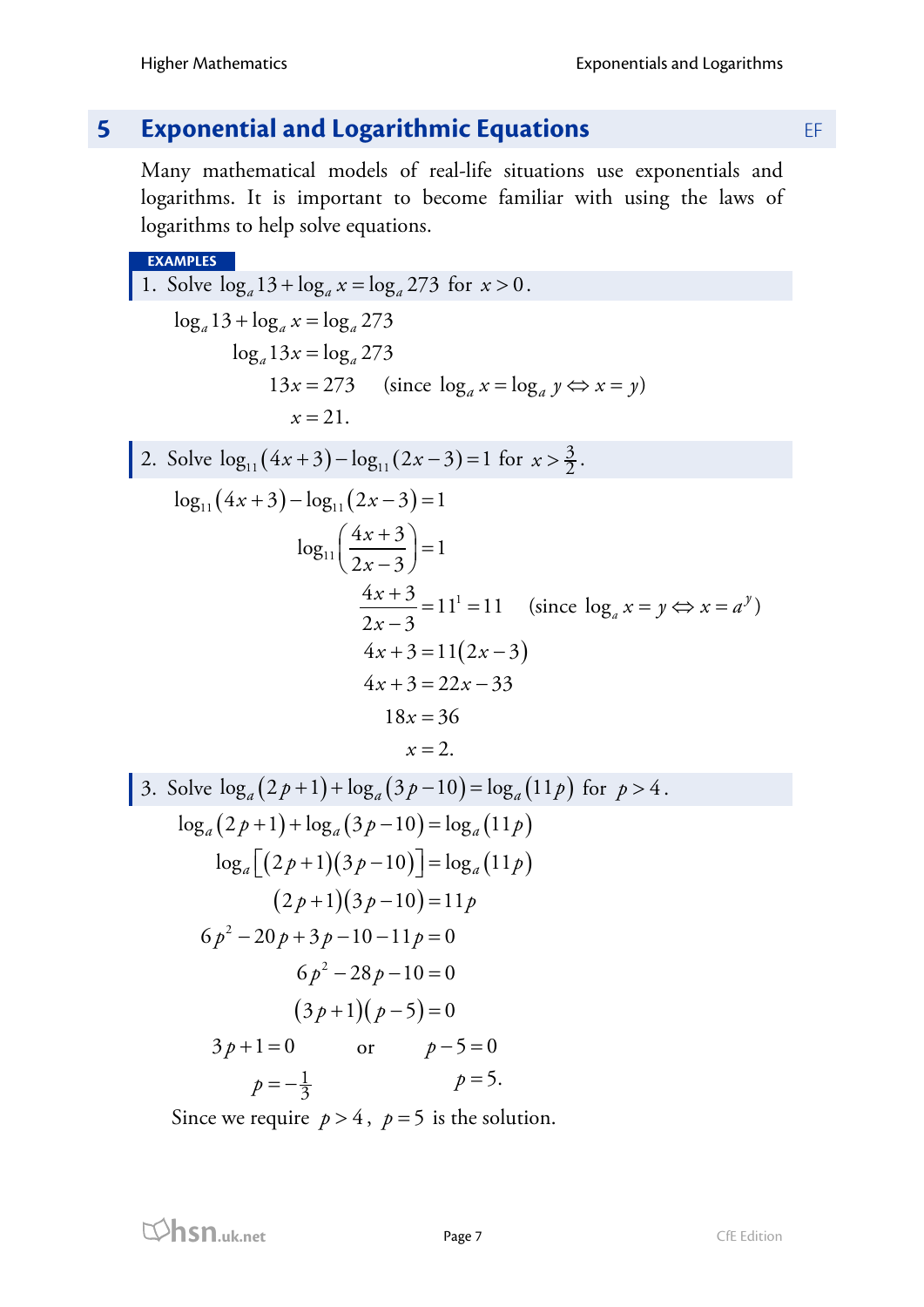## Dealing with Constants

Sometimes it may help to write constants as logs to solve equations.

**EXAMPLE** 4. Solve  $\log_2 7 = \log_2 x + 3$  for  $x > 0$ . Write 3 in logarithmic form:  $= 3 \log_2 2$  (since  $\log_2 2 = 1$ ) 3  $=$   $\log_2 2$  $=$   $\log_2 8$ .  $3 = 3 \times 1$ Use this in the equation:  $\log_2 7 = \log_2 x + \log_2 8$  $\log_2 7 = \log_2 8x$ 7  $x=\frac{7}{8}$ .  $7 = 8x$ OR  $\log_2\left(\frac{7}{x}\right) = 3.$  $\log_2 7 = \log_2 x + 3$  $\log_2 7 - \log_2 x = 3$ Converting from log to exponential form:  $\frac{7}{2^3}$  $\frac{7}{x} = 2^3$  $x=\frac{1}{2}$ 7  $=\frac{7}{8}$ .

## Solving Equations with unknown Exponents

If an unknown value (e.g. *x*) is the power of a term (e.g.  $e^x$  or  $10^x$ ), and its value is to be calculated, then we must take logs on both sides of the equation to allow it to be solved.

The same solution will be reached using any base, but calculators can be used for evaluating logs to the base *e* and 10.

**EXAMPLES** 5. Solve  $e^{x} = 7$ .

> Taking  $\log_e$  of both sides: OR Taking  $\log_{10}$  of both sides:  $\log_e e^x = \log_e 7$  $x \log_e e = \log_e 7$  ( $\log_e e = 1$ )  $x = \log_e 7$  $x = 1.946$  (to 3 d.p.).  $\log_{10} e^x = \log_{10} 7$  $x \log_{10} e = \log_{10} 7$ 10 10  $\log_{10} 7$ log  $x = 1.946$  (to 3 d.p.). *x e* =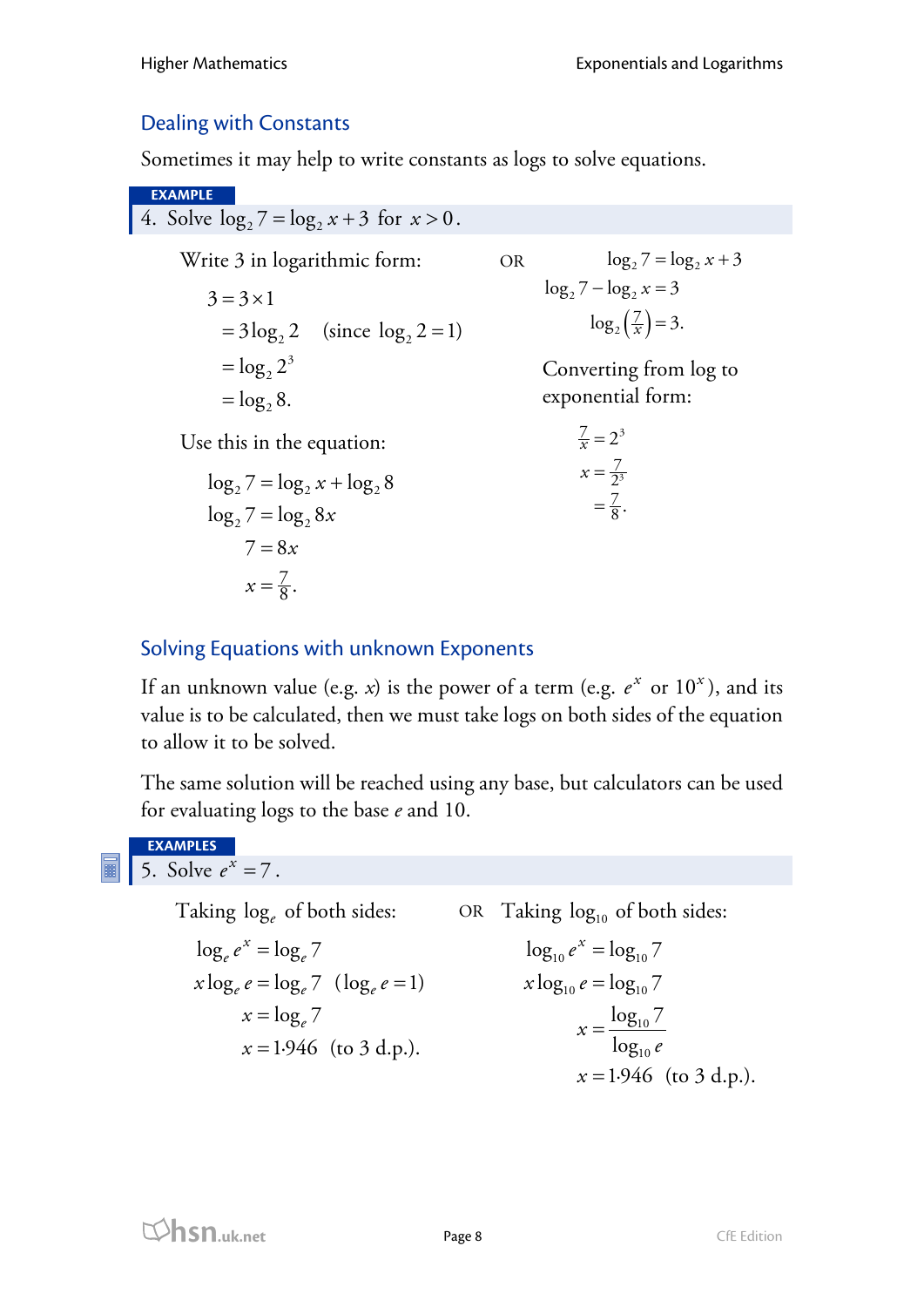6. Solve  $5^{3x+1} = 40$ .

$$
\log_e 5^{3x+1} = \log_e 40
$$
  
(3x+1)log\_e 5 = log\_e 40  
3x + 1 =  $\frac{\log_e 40}{\log_e 5}$   
3x + 1 = 2.2920  
3x = 1.2920  
x = 0.431 (to 3 d.p.).

**Note**  $log_{10}$  could have been used instead of log*<sup>e</sup>* .

### Exponential Growth and Decay

Recall from Section 1 that exponential functions are sometimes known as growth or decay functions. These often occur in models of real-life situations.

For instance, radioactive decay can be modelled using an exponential function. An important measurement is the **half-life** of a radioactive substance, which is the time taken for the mass of the radioactive substance to halve.

#### **EXAMPLE**

- 7. The mass *G* grams of a radioactive sample after time *t* years is given by the formula  $G = 100 e^{-3t}$ .
	- (a) What is the initial mass of radioactive substance in the sample?
	- (b) Find the half-life of the radioactive substance.

(a) The initial mass was present when  $t = 0$ :

 $G = 100e^{-3 \times 0}$  $=100e^0$ 

 $=100.$ 

So the initial mass was 100 grams.

(b) The half-life is the time *t* at which  $G = 50$ , so

 $\left(\frac{1}{2}\right)$  $100e^{-3t} = 50$  $3^t = \frac{1}{3}$ 2  $-3t = \log_e\left(\frac{1}{2}\right)$  (converting to log form)  $t = 0.231$  (to 3 d.p.).  $e^{-3t} =$ 

So the half-life is 0.231 years, roughly  $0.231 \times 356 = 84.315$  days.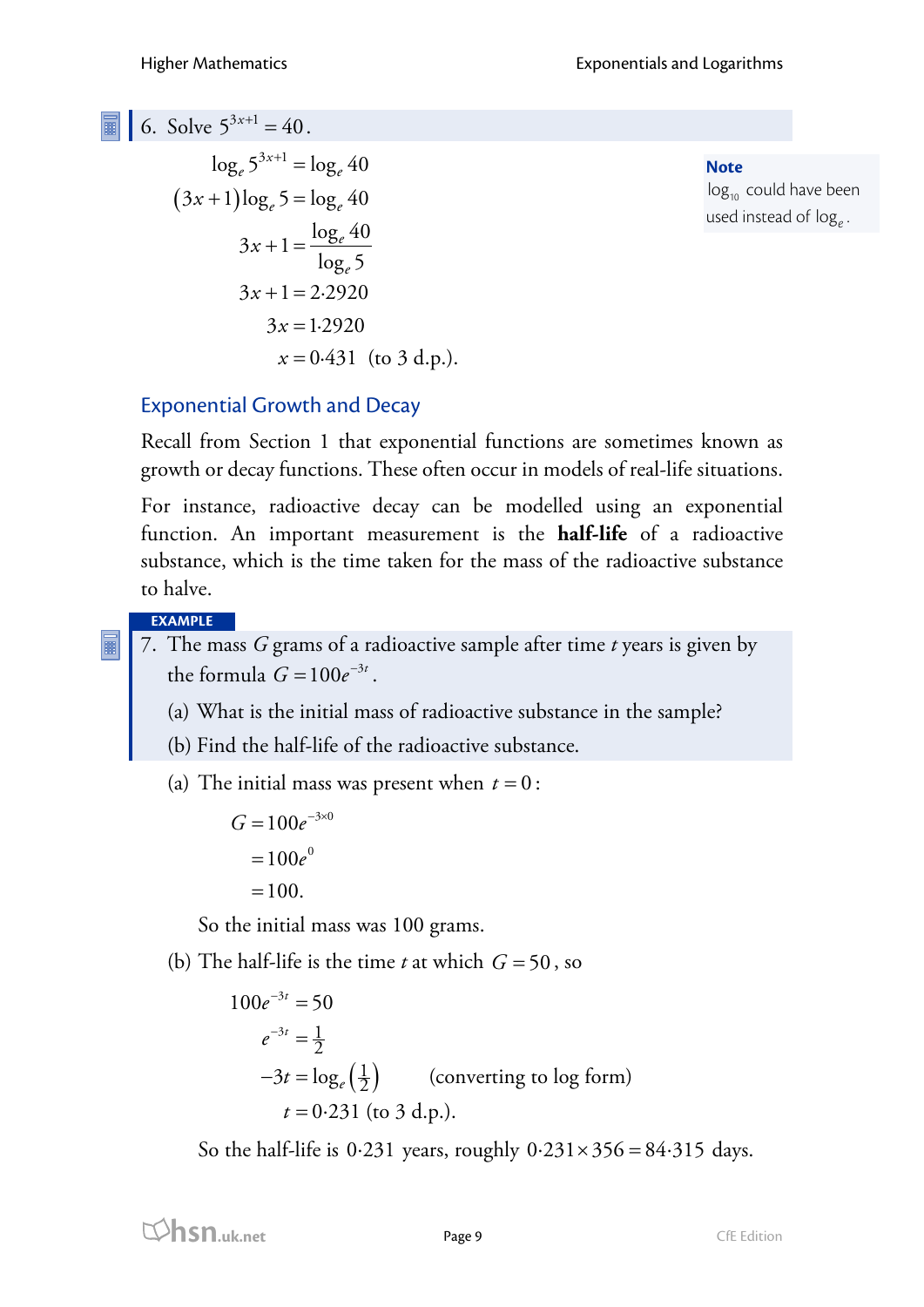- 8. The world population, in billions, *t* years after 1950 is given by  $P = 2.54 e^{0.0178t}$ .
	- (a) What was the world population in 1950?
	- (b) Find, to the nearest year, the time taken for the world population to double.
	- (a) For 1950,  $t = 0$ :

 $P = 2.54e^{0.0178\times0}$  $= 2.54 e^{0}$  $= 2.54.$ 

So the world population in 1950 was  $2.54$  billion.

(b) For the population to double:

$$
2.54e^{0.0178t} = 2 \times 2.54
$$
  

$$
e^{0.0178t} = 2
$$
  

$$
0.0178t = \log_e 2
$$
 (converting to log form)  

$$
t = 38.94
$$
 (to 2 d.p.).

So the population doubled after 39 years (to the nearest year).

# **6 Graphing with Logarithmic Axes EF**

It is common in applications to find an exponential relationship between variables; for instance, the relationship between the world population and time in the example above. Given some data (e.g. from an experiment) we would like to find an explicit equation for the relationship.

## Relationships of the form  $y = ab^x$

Suppose we have an exponential graph  $y = ab^x$ , where  $a, b > 0$ .

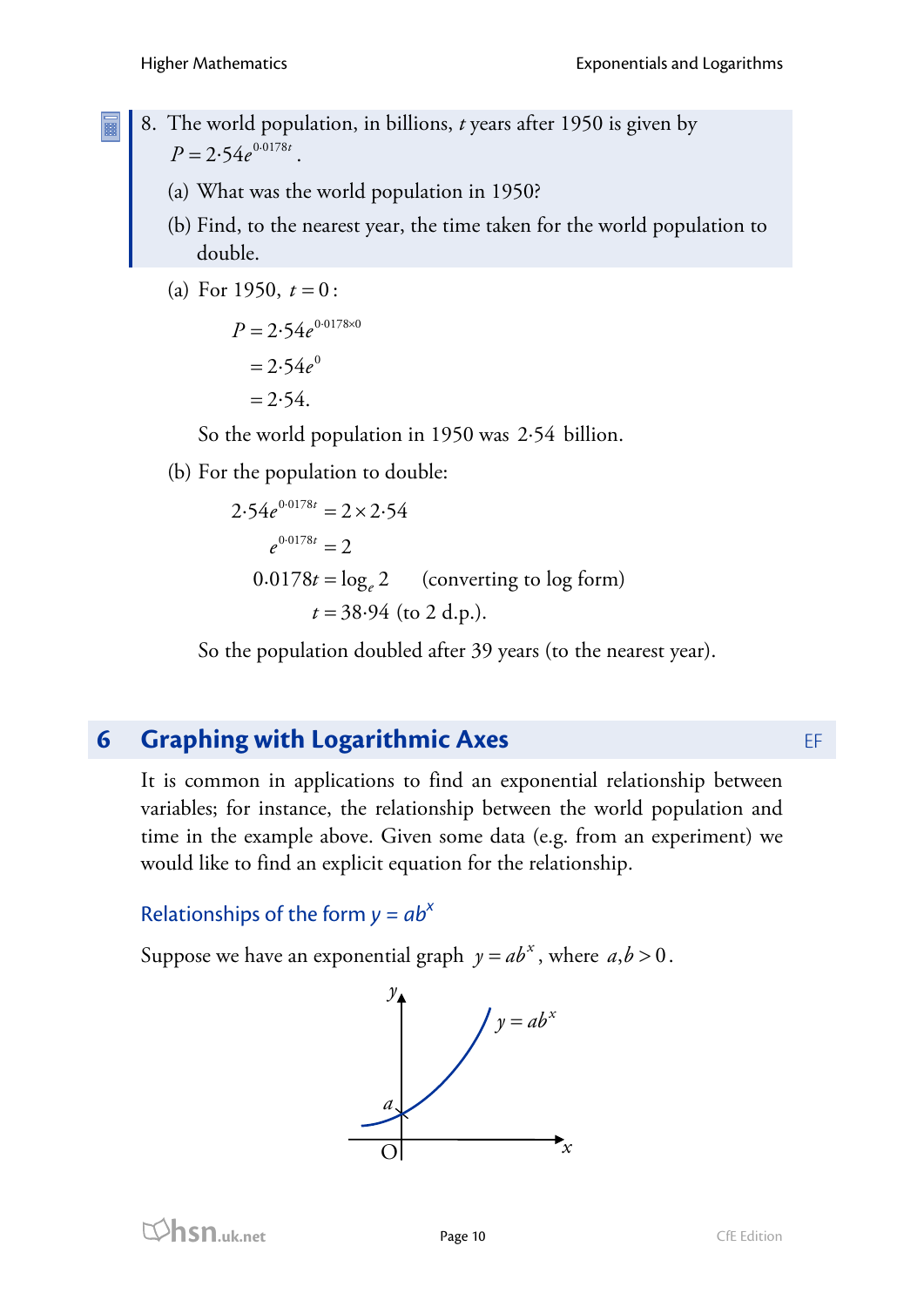Taking logarithms we find that

$$
\log_e y = \log_e (ab^x)
$$
  
=  $\log_e a + \log_e b^x$   
=  $\log_e a + x \log_e b$ .

We can scale the *y*-axis so that  $Y = \log_e y$ ; the *Y*-axis is called a **logarithmic axis**. Now our relationship is of the form  $Y = (\log_e b)x + \log_e a$ , which is a straight line in the  $(x, Y)$ -plane.



Since this is just a straight line, we can use known points to find the gradient  $\log_e b$  and the *Y*-axis intercept  $\log_e a$ . From these we can easily find the values of *a* and *b*, and hence specify the equation  $y = ab^x$ .

**EXAMPLES**

1. The relationship between two variables, *x* and *y*, is of the form  $y = ab^x$ , where *a* and *b* are constants. An experiment to test this relationship produced the data shown in the graph, where log*<sup>e</sup> y* is plotted against *x*.



Find the values of *a* and *b*.

We ned to obtain a straight line equation:

$$
y = ab^{x}
$$
  
\n
$$
\log_e y = \log_e ab^{x}
$$
 (taking logs of both sides)  
\n
$$
\log_e y = \log_e a + \log_e b^{x}
$$
  
\n
$$
\log_e y = \log_e a + x \log_e b
$$
  
\n
$$
Y = (\log_e b)x + \log_e a.
$$

From the graph, the *Y*-axis intercept is  $\log_e a = 3$ ; so  $a = e^3$ .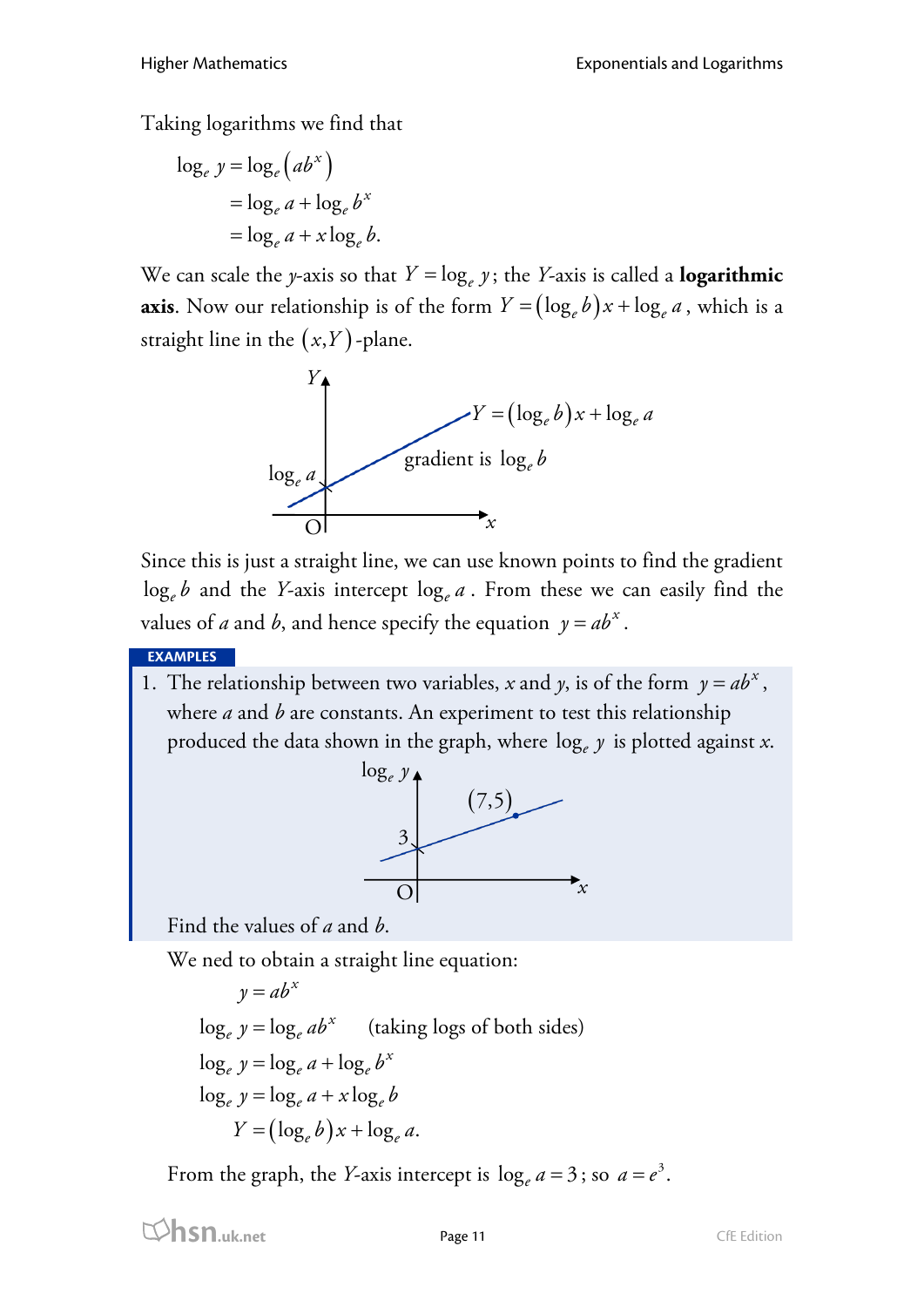Using the gradient formula:

$$
\log_e b = \frac{5-3}{7-0}
$$

$$
= \frac{2}{7}
$$

$$
b = e^{\frac{2}{7}}.
$$

2. The results from an experiment were noted as follows:

|                                | $x \begin{bmatrix} 1.30 & 2.00 & 2.30 & 2.80 \end{bmatrix}$ |  |  |
|--------------------------------|-------------------------------------------------------------|--|--|
| $\log_e y$ 2.04 2.56 2.78 3.14 |                                                             |  |  |

The relationship between these data can be written in the form  $y = ab^x$ . Find the values of *a* and *b*, and state the formula for *y* in terms of *x*.

We need to obtain a straight line equation:

$$
y = ab^{x}
$$
  
\n
$$
\log_e y = \log_e ab^{x}
$$
 (taking logs of both sides)  
\n
$$
\log_e y = \log_e a + \log_e b^{x}
$$
  
\n
$$
\log_e y = \log_e a + x \log_e b
$$
  
\n
$$
\log_e y = (\log_e b)x + \log_e a.
$$

We can find the gradient  $\log_e b$  (and hence *b*), using two points on the line: using  $(1.30, 2.04)$  and  $(2.80, 3.14)$ ,

$$
\log_e b = \frac{3.14 - 2.04}{2.80 - 1.30} = 0.73
$$
 (to 2 d.p.).

So  $b = e^{0.73} = 2.08$  (to 2 d.p.).

Note that  $\log_e y = 0.73x + \log_e a$ . We can work out  $\log_e a$  (and hence *a*) by substituting a point into this equation: using  $(1.30, 2.04)$ ,

 $a = e^{1.09}$  $2.04 = 0.73 \times 1.30 + \log_e a$  $\log_e a = 2.04 - 0.73 \times 1.30$  $= 1.09$  (to 2 d.p.)  $= 2.97$  (to 2 d.p.).

Therefore  $y = 2.97 \times 2.08^x$ .

**Note**

Depending on the points used, slightly different values for *a* and *b* may be obtained.

**html**<br>**hsn.uk.net** Page 12 CfE Edition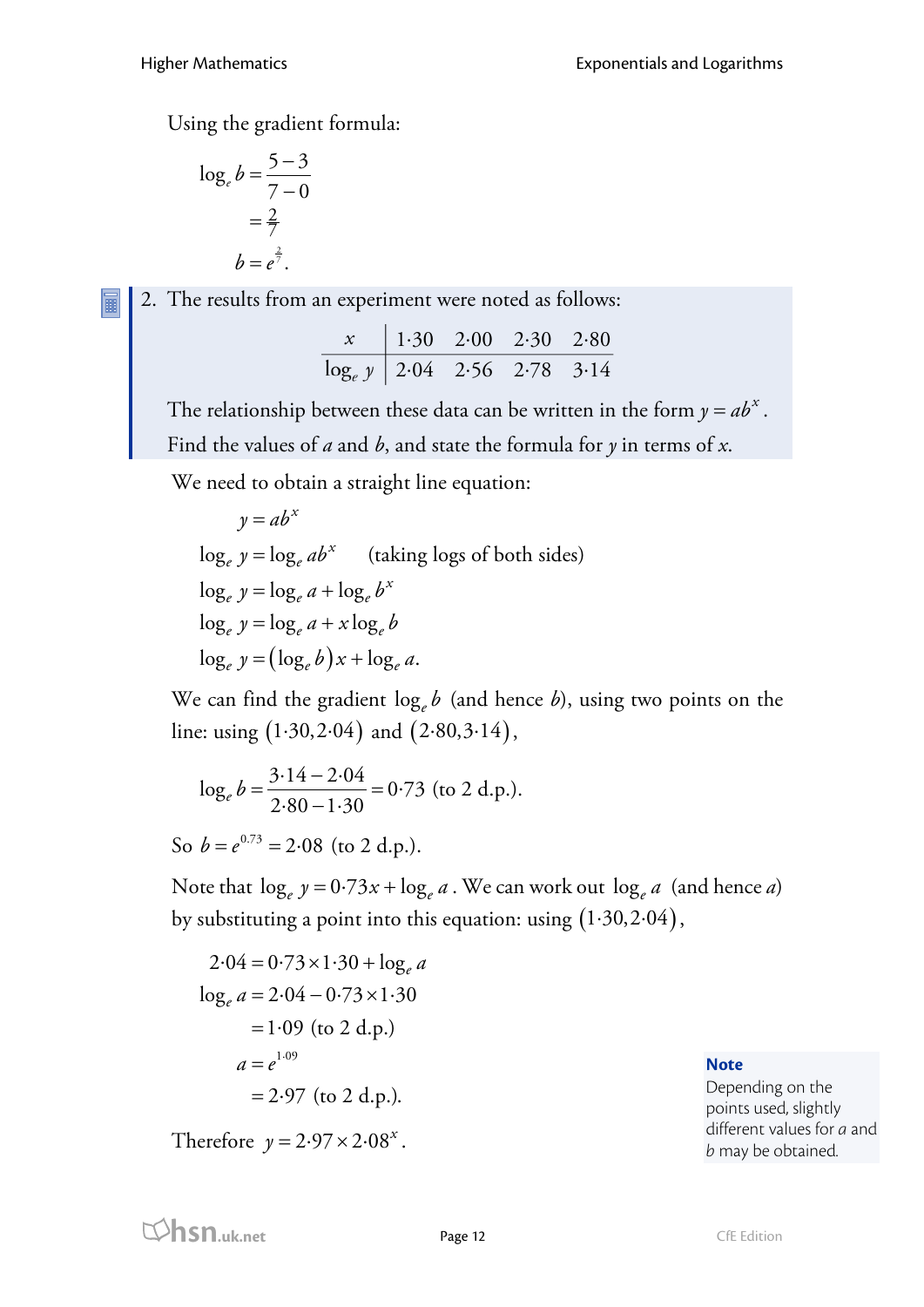#### Equations in the form  $y = ax^b$

Another common relationship is  $y = ax^b$ , where  $a > 0$ . In this case, the relationship can be represented by a straight line if we change *both* axes to logarithmic ones.

**EXAMPLE**

F

3. The results from an experiment were noted as follows:

| $\log_{10} x$   1.70 2.29 2.70 2.85 |  |  |
|-------------------------------------|--|--|
| $\log_{10} y$ 1.33 1.67 1.92 2.01   |  |  |

The relationship between these data can be written in the form  $y = a x^b$  . Find the values of *a* and *b*, and state the formula for *y* in terms of *x*.

We need to obtain a straight line equation:

$$
y = ax^{b}
$$
  
\n
$$
\log_{10} y = \log_{10} ax^{b}
$$
 (taking logs of both sides)  
\n
$$
\log_{10} y = \log_{10} a + \log_{10} x^{b}
$$
  
\n
$$
\log_{10} y = \log_{10} a + b \log_{10} x
$$
  
\n
$$
Y = bX + \log_{10} a.
$$

We can find the gradient *b*, using two points on the line: using  $(1.70, 1.33)$  and  $(2.85, 2.01)$ ,

$$
b = \frac{2.01 - 1.33}{2.85 - 1.70} = 0.59
$$
 (to 2 d.p.)

So  $\log_{10} y = 0.59 \log_{10} x + \log_{10} a$ .

Now we can work out *a* by substituting a point into this equation: using  $(1.70, 1.33),$ 

$$
1.33 = 0.59 \times 1.70 + \log_{10} a
$$
  

$$
\log_{10} a = 1.33 - 0.59 \times 1.70
$$
  

$$
= 0.33
$$
  

$$
a = 10^{0.33}
$$
  

$$
= 2.14 \text{ (to 2 d.p.).}
$$

Therefore  $y = 2.14x^{0.59}$ .

**hsn.uk.net** Page 13 Page 13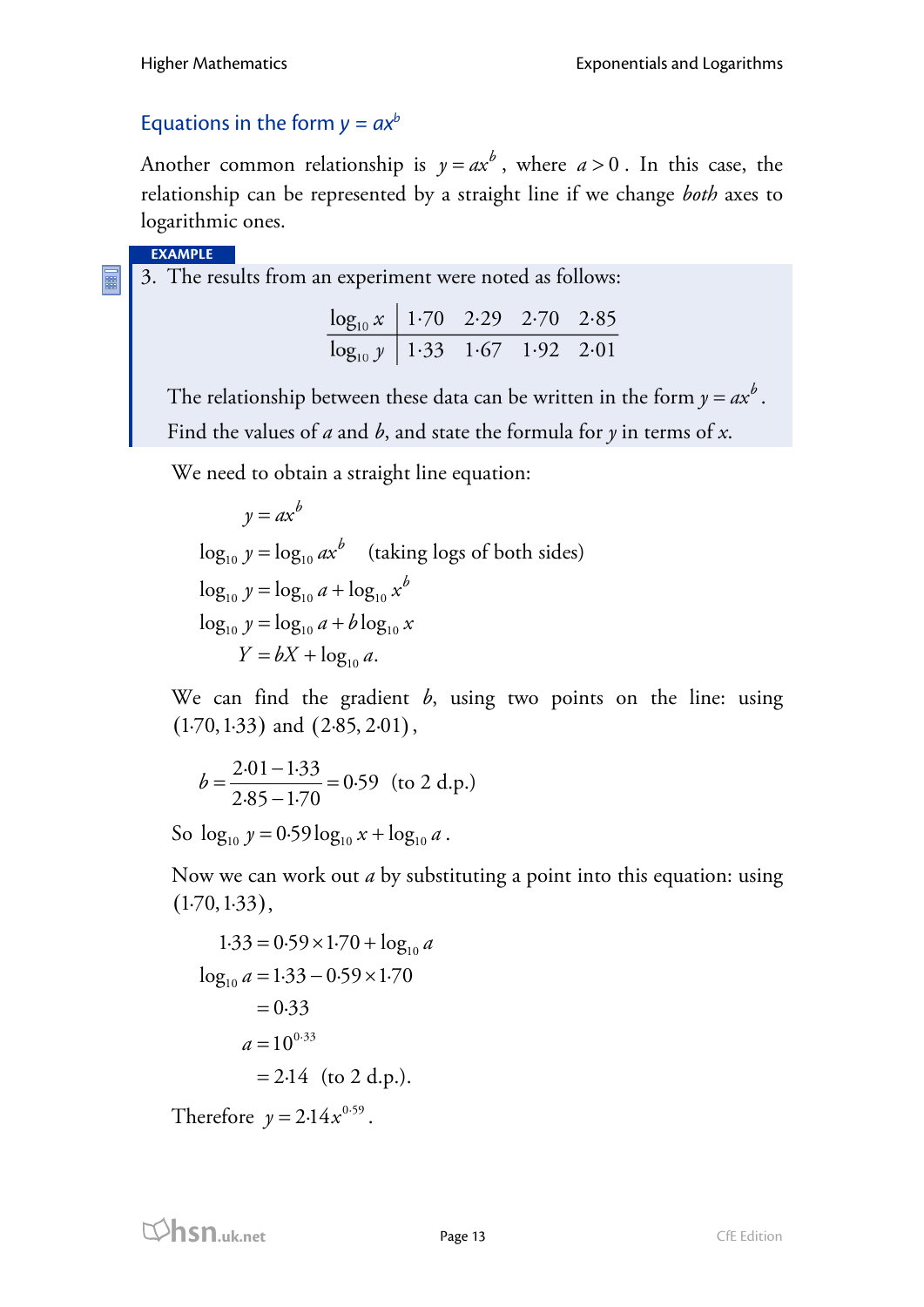# **7 <b>Graph Transformations** EF

Graph transformations were covered in the notes on Functions and Graphs, but we can now look in more detail at applying transformations to graphs of exponential and logarithmic functions.

**EXAMPLES**

1. Shown below is the graph of  $y = f(x)$  where  $f(x) = \log_3 x$ .



(a) State the value of *a*.

(b) Sketch the graph of 
$$
y = f(x+2)+1
$$
.

(a)  $a = \log_3 9$ 

 $= 2$  (since  $3^2 = 9$ ).

(b)The graph shifts two units to the left, and one unit upwards: